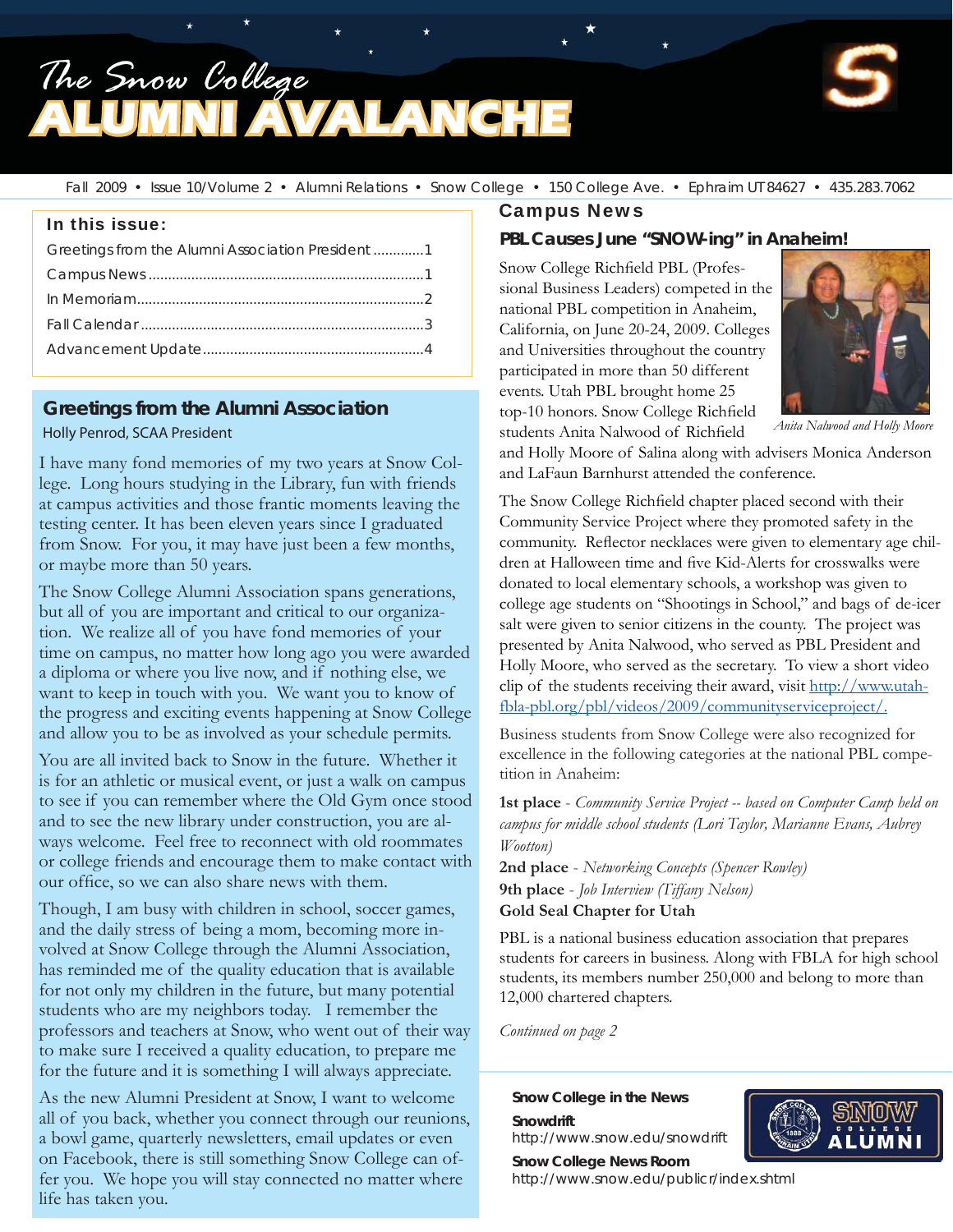#### **In Memoriam**

#### **LaVona Bradley**

LaVona Frandsen Bradley, 90, of Gunnison passed away Aug. 22, 2009. She was born Oct. 27, 1918, in Clarion to Heneritta and Rufus Frandsen. She married Frank Bradley on July 8, 1942, in the Manti LDS Temple. He preceded her in death on Nov. 9, 1983.

She attended Snow College and Brigham Young University. She taught elementary school for many years and in later years was the school librarian. She enjoyed camping, traveling, reading, crafts and music. (She played the flute, piano and cello.) She was active in the LDS Church, serving in many capacities. She and her husband lived for 2 1/2 years in Apia, Western Samoa, where she worked for the Church as the school librarian.

After her husband's death, she served in the California Oakland Mission; she also served for 11 years in the Manti LDS Temple and for many years with the name extraction program. She did extensive family history work.

She was preceded in death by her parents, all her brothers and sisters and her husband. She is survived by three sons: Douglas (Virginia) of Provo, Vaughn (Delberta) of Kaysville and Barry of Gunnison; and by seven grandchildren, 12 step-grandchildren, 13 great-grandchildren, 16 step-great-grandchildren and former daughter-in-law Jan Robinson.

#### **Melba Willardsen Cottam**

Melba Willardsen Cottam, 90 of Salt Lake City, died July 4, 2009. She was born in Ephraim, Utah on June 11, 1919. Her parents were Christian Willardsen Jr. and Mary Rosa Lillie Larsen Willlardsen. Being the last of eight children, she was considered the "pride and joy of their lives."

Her school days were spent in Ephraim attending Elementary, High School and two years at Snow College. She finished up her college at BYU where she graduated in Elementary Education. Her parents instilled the desire for learning and education at an early age and she knew from the time she was in grade school that she would become a teacher. She taught school for 31 years and had many fond memories of her days in the classroom. She spent most of her teaching career at Indian Hills Elementary School (Salt Lake City) but also taught at Lowell Elementary. Early in her career she taught school in Ephraim and Ogden, Utah. Teaching was her passion and she was greatly loved by her students because she accentuated the worth of each child in her class. Her animated personality made learning fun and poetry was her favorite teaching tool. She often recited poems off the top of her head and she had a flair for writing her own poetry. She touched numerous lives through teaching and everywhere she went in Salt Lake City past students recognized her and thanked her for her wonderful influence. Her enthusiasm and zest for life was felt by all who knew her.

She married James Grant Cottam on June 13, 1945 while he was on temporary leave from his military service. Their marriage was later solemnized in the Salt Lake LDS Temple. They raised three sons and were married for 49 years. They traveled around the world together and enjoyed meeting wonderful people from many different countries. Although she was involved in numerous social activities and church service, she derived her greatest joy from her family.

#### **Steven Rosenlund**

 Steven Fergus Rosenlund of Mt. Pleasant passed away August 18, 2009, in St. George after fighting a long battle with cancer. He was born July 28, 1943, in Mt. Pleasant to Fergus and Melba Rosenlund. He graduated from North Sanpete High School, Snow College and Utah State University with a degree in music. He was a dedicated music teacher for North Sanpete School District for over 30 years. He tried to instill the love of music into all of his students. He was a favorite among students.

He married Rinda Arnoldson from Moroni who was also an educator. They enjoyed traveling during the summers with their two children. They later divorced Steve's other interests were flying planes and his horses. He also loved cooking and spending time with his grandchildren.

He will be remembered as a fun, caring father, grandfather, friend and educator. He is survived by his sisters, Linda Llewellyn, Bakersfield, Calif. and Leslee Lusk, Mt. Pleasant; children Carrie (Barry) Christensen of Fairview and Michael Rosenlund of Pueblo, Colo.; and friend Billy Hester.

#### **PBL in Anaheim** *(cont' from page 1)*

Over 1,700 students from all across the country, many from four-year institutions, attended the conference. To place in the top-ten is an outstanding accomplishment. We are so proud of our students! After the awards ceremony, judges for the Community Service Project event sought out our students to praise and congratulate them. That particular competition included two rounds of presentations and a 20+ page written report. The judges commended our students for their optimistic approach and enthusiasm for the project. They said that we mus have something special at Snow -- and we wholeheartedly agree!

Do you know a Snow student who is interested in business or participated in high school FBLA? Do you know a student who wants to enhance their resume and really get involved in service and leadership at Snow? Tell them about PBL! Students can even earn credit by registering for BT 1700. Meetings are held every Thursday at 1:30 p.m. on the West Campus. Contact advisor Stacee McIff for more information – stacee.mciff@snow.edu.



*PBL advisor Stacee McIff (seated left) and Snow College business students in Anaheim.*

#### **David Rosier Wins Utah Shakespearean Festival Award**

Congratulations to David Rosier, associate professor in the English Department, on receiving an award from the Utah Shakespearean Festival for his essay "*Catnip*." The festival organizers advertised a contest for a short folklore styled essay that responded to the play "*Foxfire*." He received his award August 27th before the "*Foxfire*" performance, and read his essay the next morning at the literary seminar.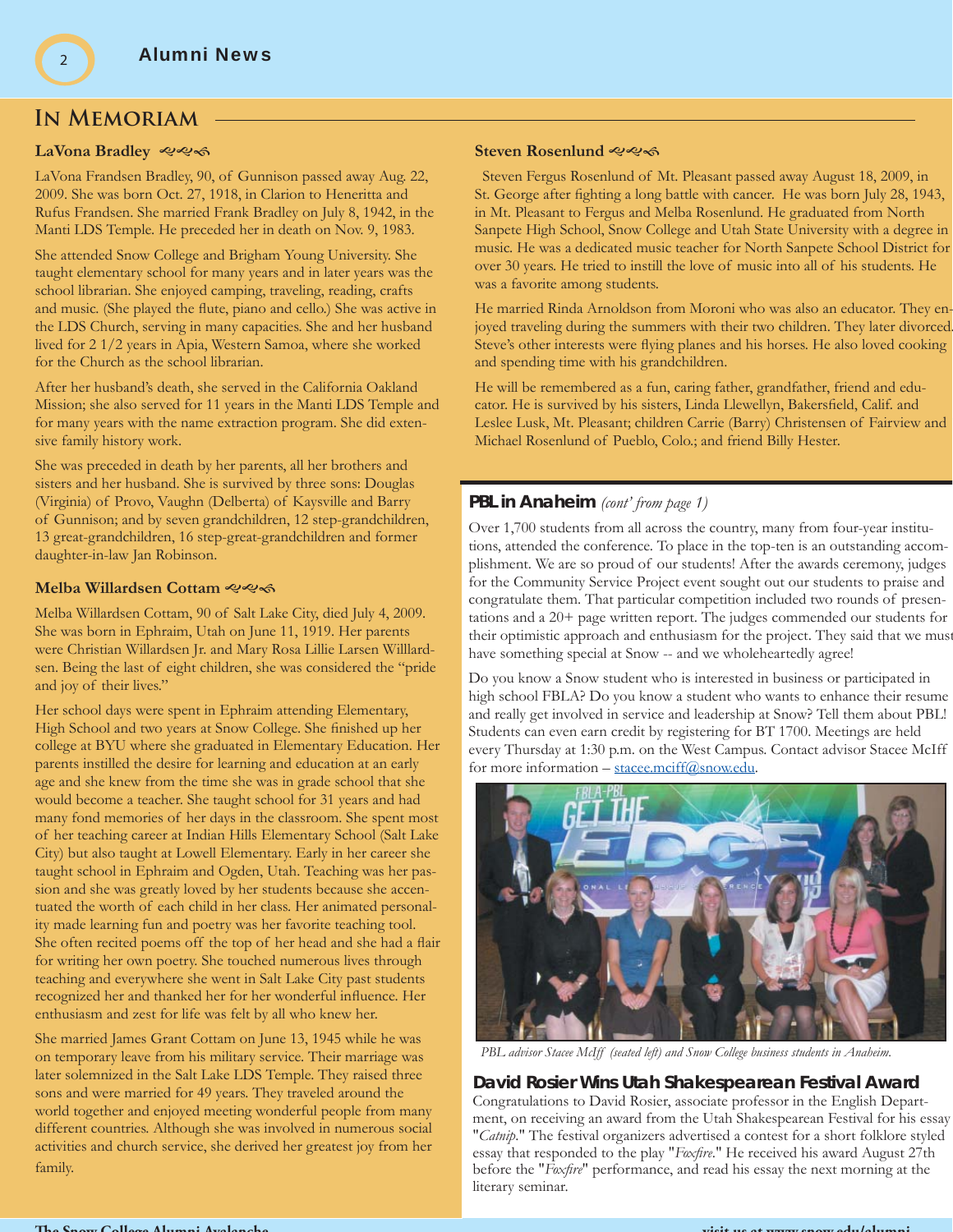### Fall Calendar

| <b>Date</b> | Time          | Location                        | Event                                                                          |
|-------------|---------------|---------------------------------|--------------------------------------------------------------------------------|
| 10/3        | 7:00 pm       | Mesa                            | Badger Football @ Mesa                                                         |
| 10/3        | $3:00$ pm     | <b>SLCC</b>                     | Badger Volleyball vs. SLCC                                                     |
| 10/6        | 7:30-8:30 pm  | Jorgensen Concert Hall          | Choral Concert                                                                 |
| $10/7 - 10$ | 8:00-9:00pm   | Snow Colleges Eccles Center     | Theatre Production "Charlies Aunt"                                             |
| 10/9        | 7:00 pm       | Snow College                    | Badger Volleyball vs. NIC                                                      |
| 10/10       | 7:00 pm       | Pima                            | Badger Football @ Pima                                                         |
| 10/10       | 7:00 pm       | Snow College                    | Badger Volleyball vs. CSI                                                      |
| 10/13       |               | Snow College                    | International Student Orientation                                              |
| 10/13       | All Week      | Snow College                    | Red Ribbon Week                                                                |
| 10/14       |               | Snow College                    | Second Half Semester Classes Begin                                             |
| 10/15       | $6:00$ pm     | Snow College                    | Badger Volleyball vs. CNCC                                                     |
| 10/16       | 7:00 pm       | Snow College                    | Badger Volleyball vs. CEU                                                      |
| 10/17       | 1:30 pm       | Snow College                    | Badger Football vs. Eastern Arizona                                            |
| 10/23       | 7:00 pm       | Snow College                    | Badger Volleyball vs. SLCC                                                     |
| 10/23       | 7:30-8:30 pm  | Jorgensen Concert Hall          | Orchestra Concert                                                              |
| 10/24       | 12:00 pm      | Snow College                    | Badger Football vs. Phoenix (Homecoming)                                       |
| 10/26       | 7:30-8:30 pm  | Jorgensen Concert Hall          | <b>Faculty Concert</b>                                                         |
| 10/27       | 6:00 pm       | Snow College                    | Blue-White Game - Ephraim                                                      |
| 10/29       | 6:00 pm       | Snow College - Richfield Campus | Blue-White Game - Richfield<br>Norbest Badger Tip-Off Classic: Western Wyoming |
| 10/29       | 7:00 pm       | <b>CSI</b>                      | Badger Volleyball vs. CSI                                                      |
| 10/31       | 3:00 pm       | <b>NIC</b>                      | Badger Volleyball vs. NIC                                                      |
| 10/31       | $1:30$ pm     | Snow College                    | Badger Football vs. Scottsdale                                                 |
| 11/5        | 2:00 p.m.     | Snow College                    | Heritage Plaza Dedication                                                      |
| 11/5        | 7:30-8:30     | Jorgensen Concert Hall          | Founder's Day Concert                                                          |
| 11/6        | 7:30 pm       | Snow College                    | Badger Basketball vs. Noertheastern Colorado                                   |
| 11/9        | 7:30-8:30 pm  | Jorgensen Concert Hall          | Jazz 2 Concert                                                                 |
| 11/10       | 7:30-8:30 pm  | Jorgensen Concert Hall          | Wood Wind Chamber Concert                                                      |
| 11/11       | 7:30-8:30 pm  | Jorgensen Concert Hall          | Percussion Ensemble Concert                                                    |
| 11/12       | 7:30-8:30 pm  | Jorgensen Concert Hall          | <b>Brass/String Chamber Concert</b>                                            |
| 11/14       | $1:00$ pm     | Arizona Western                 | Badger Football vs. Arizona Western                                            |
| 11/16       | 7:30-8:30 pm  | Jorgensen Concert Hall          | <b>Symphonic Band Concert</b>                                                  |
| 11/17       | 7:30-8:30 pm  | Jorgensen Concert Hall          | Jazz 1 Concert                                                                 |
| 11/18-21    | 8:00-10:00 pm | Snow Colleges Eccles Center     | Theatre Production "Bus Stop"                                                  |
| 11/21       | 5:00 pm       | Southern Idaho                  | Badger Basketball vs. Southern Idaho                                           |
| 11/27       | 7:30 pm       | Snow College                    | Badger Basketball vs. Eastern Utah                                             |
| 11/28       | $5:00$ pm     | Snow College                    | Badger Basketball @ Colorado Northwestern                                      |
| 11/30       | 7:30-8:30 pm  | Jorgensen Concert Hall          | Choir/ Orchestra Concert                                                       |
| $12/3 - 4$  | 7:30-8:30 pm  |                                 | LD Singers Concert                                                             |
| $12/4 - 5$  | 8:00-10:00 pm | Jorgensen Concert Hall          | Theatre Production "The Forgotten Carols"                                      |
| 12/5        | 12:00 pm      | Rio Tinto Stadium, SLC          | Top of the Mountains Bowl                                                      |
| 12/6        | 7:30-8:30 pm  |                                 | Messiah Concert                                                                |
| 12/7        |               |                                 | <b>Fall Semester Classes End</b>                                               |
| 12/7        | 7:00-8:00 pm  | Snow College                    | Dance Unplugged: Informal Concert                                              |
| 12/11       | 7:30 pm       | Snow College                    | Badger Basketball vs. Southern Idaho                                           |
| 12/12       | 5:00 pm       | Snow College                    | Badger Basketball vs. Nothern Idaho                                            |

t

-